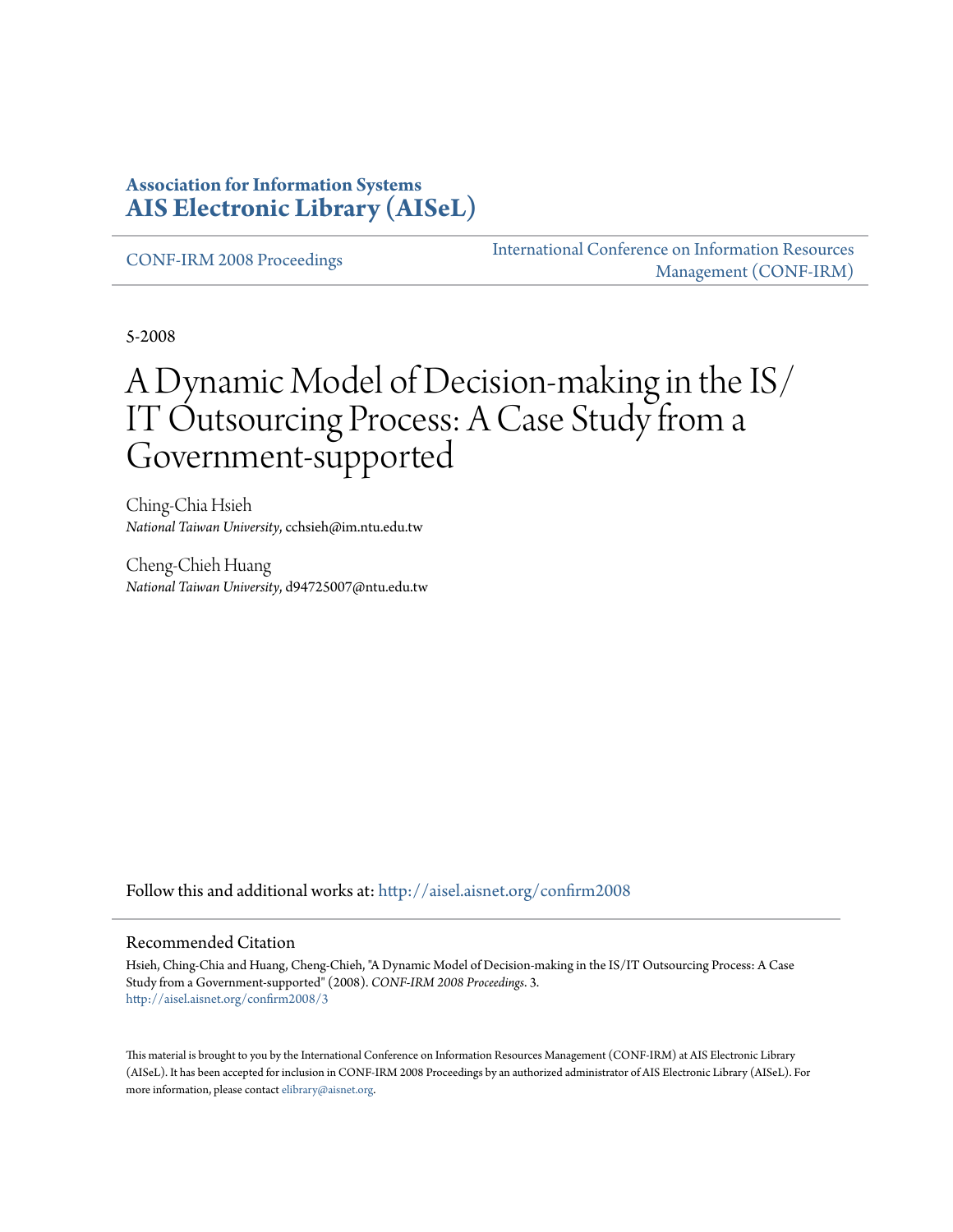## **3F. A Dynamic Model of Decision-making in the IS/IT Outsourcing Process: A Case Study from a Governmentsupported Project**

Ching-Chia Hsieh National Taiwan University cchsieh@im.ntu.edu.tw

Cheng-Chieh Huang National Taiwan University d94725007@ntu.edu.tw

#### *Abstract*

The IS/IT outsourcing process is complex and the outcome is unpredictable, especially in the varied participants, complicated social and political environments. Prior research on IS/IT outsourcing decisions simply assumed the rational, comprehensive, independent decisionmaking activity is not descriptively accurate and perhaps thus cannot be prescriptively useful in this complex environment. To get deeper understandings of the decision-making in the IS/IT outsourcing process, this research creates a dynamic model to illustrate the complex phenomenon. In-depth case study methodology and process-oriented analysis strategy were used to interpret a government-supported, outsourced IS project. This study indicates that decision makers should regard the IS/IT outsourcing process as a continuous, integral process in context and consider the structural influence, antecedent conditions, and future impact in every decision episode. This paper provides an initial insight by studying IS/IT outsourcing decision-making through dynamic and process perspective.

### *Keywords*

IS/IT Outsourcing Decisions, Decision-making Process, and Dynamic Perspective.

#### **1. Introduction**

Since 1990, IS/IT outsourcing has become a key approach for managing IT. The Gartner Group has estimated that the market for outsourced IT services reached \$280 billion in 2005 and will expand to \$410 billion by 2007. However, there are considerable intractable and unforeseen risks in outsourced IT projects (Taylor 2006), and making decisions therein is complex and unpredictable.

Much of the research on IS/IT outsourcing decision-making uses economic theories (i.e., transaction cost, resource dependence, agency cost theories) or critical success factors to solve outsourcing motivation, scope, performance or insourcing/outsourcing "problems" (Lacity and Willocks 1995; Watjatrakul 2005). These studies have derived largely from economists' view of "rational" decision-making. They assume the decision maker is a rational economic man (Simon 1947) who can plan comprehensively, decide independently, and make the value-maximizing choice. Most of all, they illustrate a single perspective from outsourcing clients, while excluding the vendors' views. Ironically, more and more research shows that outsourcing activities are influenced by institutional, social-political environment or organizational structure constraints (Allen et al. 2002; Ang and Cummings 1997; Loh and Venkatraman 1992). Thus, the concepts which portray IS/IT outsourcing as a rational, comprehensive, independent decision-making activity are not descriptively accurate and perhaps not even prescriptively useful in this complex environment. A more dynamic view of decision-making is needed to illustrate real situations (Pettigrew 1990). To get a deeper understanding of IS/IT outsourcing decision-making, this paper explores the concepts of dynamic views from strategic choice literature, then creates a dynamic model of IS/IT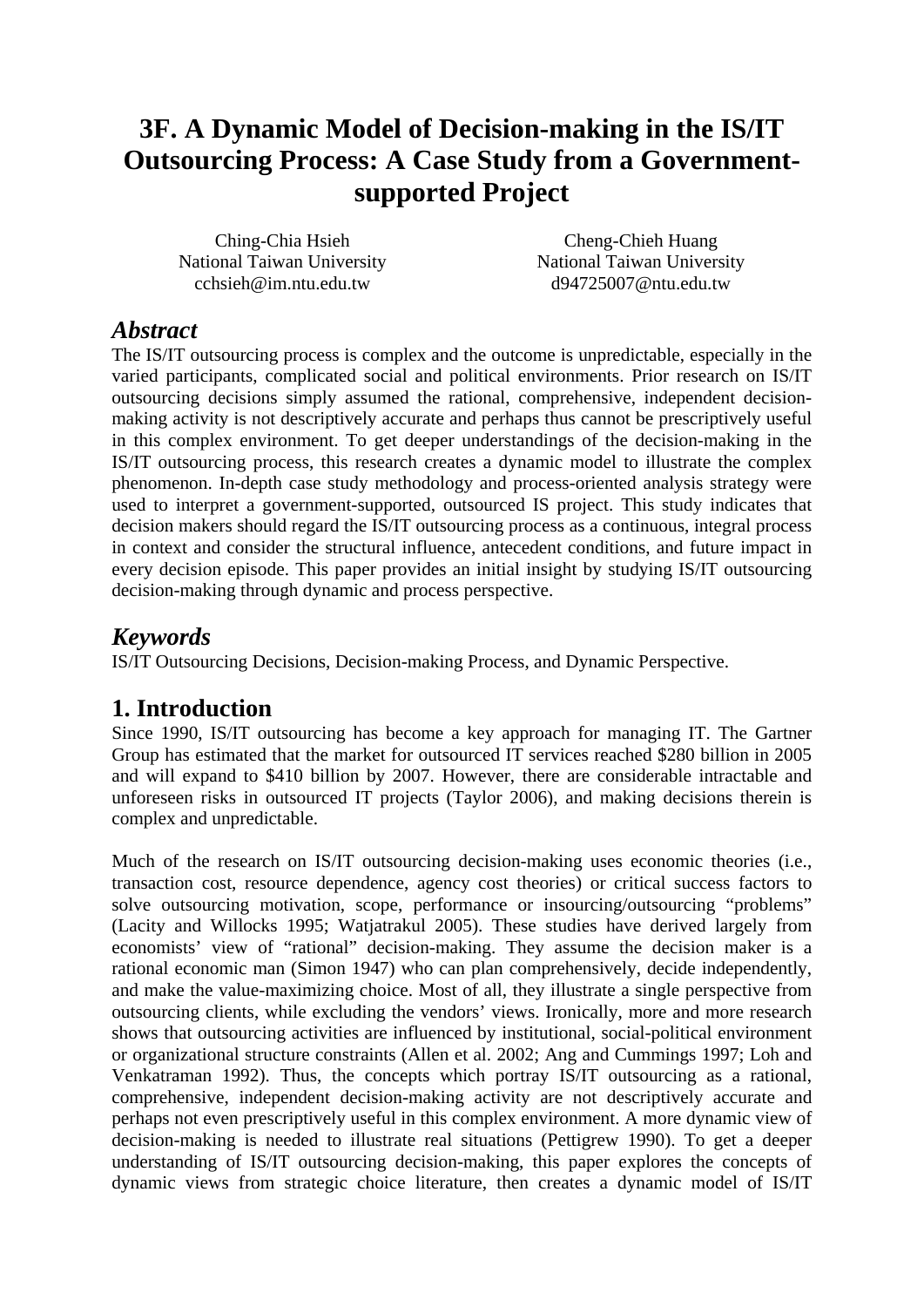outsourcing decision-making. Next, the authors discuss the research approach and methodology. Then, the case data is illustrated and analyzed using the dynamic model. Finally, conclusions and discussions are drawn in the last section.

#### **2. The dynamic model of decision-making in IS/IT Outsourcing**

Although most strategic choice literature still focuses on rational choice modes, it has been the target of sustained criticism for over four decades. Neo-classical economic assumptions lie at the heart of rational choice models. They are predicated on the supposition that individuals normally act as maximizing enterprises; decisions are thought to be arrived at by a step-by-step process, which is both logical and linear. These models also assume that if individual managers make rational decisions, the decisions made by groups within organizations will be equally rational and if they behave in accordance with rationality, then little or no interference is required. Simon (1945) was one of the earliest authors to provide a comprehensive critique of the limitations of rational choice models. Simon asserts decision makers' own limited cognitive capacities rendered them unable to make rational decisions. Simon's work focused on 'limited rationality', but since then, more studies have moved from 'rationality' to more practical and dynamic views. In response, we summarize to three dynamic perspectives from strategic choice literature, then create a dynamic model that can help us to enhance our understandings of decision-making in the IS/IT outsourcing process.

First, many researchers have pointed out that decision-making may be seen more accurately as a game of power in which the decisions are negotiated outcome (Murray 1978; Wilson 1982). Murray (1978) argued that decision makers rarely have the power to make major decisions totally independent of others and that organizations experience a variety of pressures stemming from coalitions of interest groups with different goals. The study showed that the management teams of government-regulated electric utility companies, though intending to be rational, were subject to resistance and revision through a protracted process of negotiation and bargaining with numerous external parties. Wilson (1982) described a chemical organization's generation of electricity, in which the focus shifts from economic criteria to the decisions makers' career aspirations. The author portrays decision making as a result of power exertion which serves localized interests, often at the expense of other conflicting interests. These studies indicate that decisions are negotiated by internal or external interest groups.

Few studies on IS/IT outsourcing activities or decision-making discuss the negotiated outcome of decisions, but some implicate the possibilities. Lacity and Willcocks (1995) analyzed 61 sourcing decisions and found that participants in part based decisions on personal political agendas rather than on economic efficiency, but the authors did not describe how the political concerns influenced the outcomes. Recently, more and more literature is focused on social reciprocity, trust, long-term relationships and interactions between outsourcing clients and vendors (Kern and Willcocks 2002; Sabherwal 1999; Willcocks and Choi 1995), but neglects the impact of conflicting interests. According to the aforementioned strategic choice literature and implications of IS/IT literature, we believe that negotiated outcome is a relevant theme for interpreting the IS/IT outsourcing decisionmaking process.

Next, some literature argues that decision-making is context-dependent. Decision makers operate in organizational contexts where deeply rooted shared cultures, ideologies convictions or social-political environments influence their decisions (Langley et al. 1995; Pettigrew 1990). Mintzberg et al. (1976) noted environmental events that strongly influenced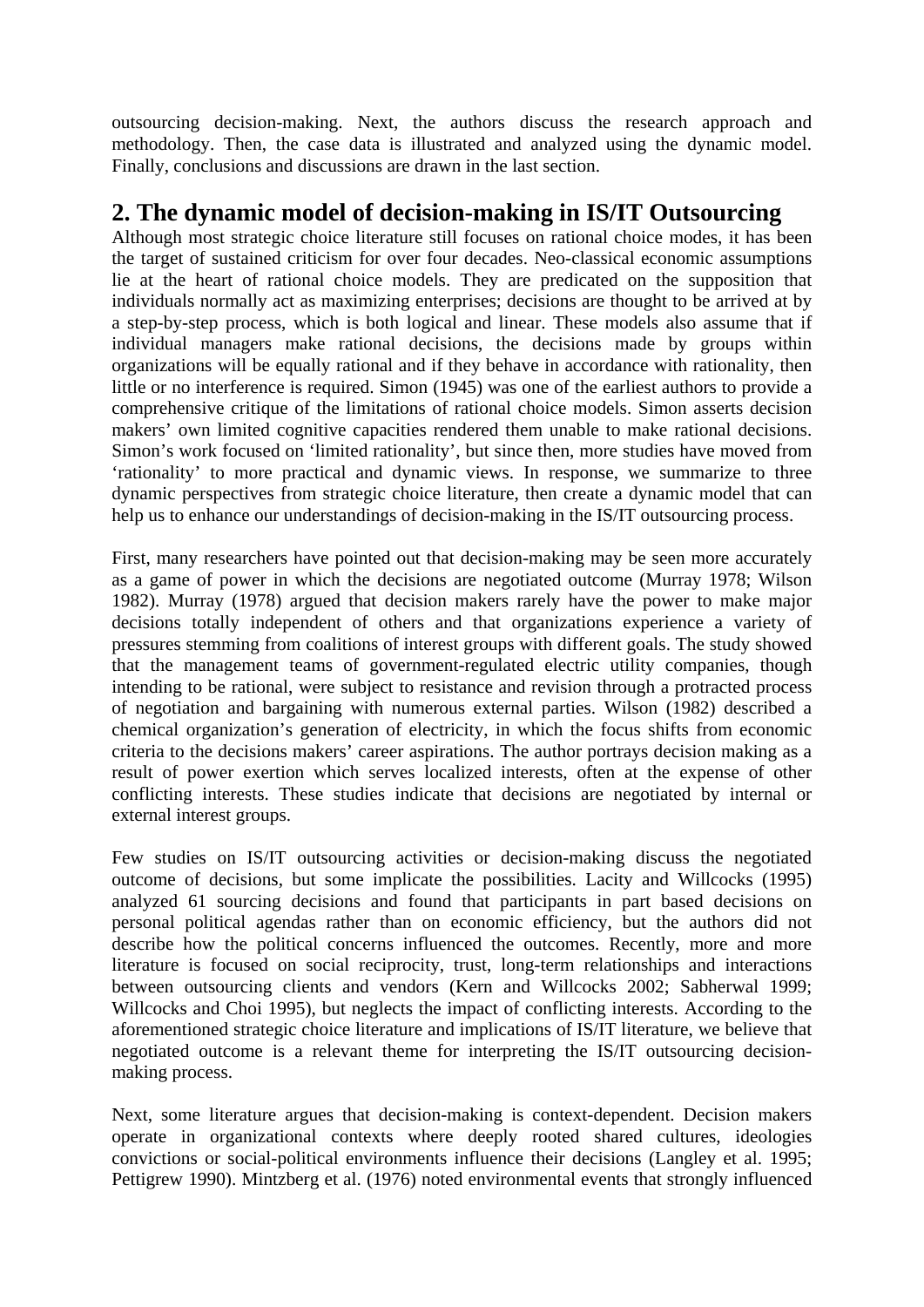the pace or direction of decisions. For example, a decision on a retirement policy was influenced by a recession, and the acceptance of a new form of medical treatment was influenced by an accusation of malpractice. Miller et al. (1996) further points out that decision-making model are influenced by societal culture or ideologies. For example, decision making in Asia tends to be more centralized because of higher regard for statusbased authority or family position. In summary, the contextual dependence perspective places the decision-making process in a context that includes not only internal context, but also the external context of the organization (Pettigrew 1990).

Past literature on IS/IT outsourcing also shows that institutional environments (i.e., 'Kodak Effect', sector IT intensity), social-political environments, peers and federal regulators or internal structures influence outsourcing adaptations or successful implementation (Ang and Cummings 1997; Barthelemy and Geyer 2005; Loh and Venkatraman 1992). Linking the strategic choice and the IS/IT outsourcing literature, we conclude that making decisions in IS/IT outsourcing is dependent on its specific internal and external context.

Third, Langley et al. (1995) argues that decisions in real organizations are not seen in isolation, but interlinked with other decisions into "issue streams" that evolve dynamically over time. That means previous decisions may become the 'rules of game' that impact subsequent decisions, and these decisions are intertwined. Butler (1990:14) described similar ideas, "*Decisions are made within a context and help to influence the context for future decisions. The output from decision 1 forms part of the input for decision 2*". We name this concept "interwoven decisions" to describe how different decisions are interlinked and impact each other in the IS/IT outsourcing process.

Following the above illustrations, we create a dynamic model of IS/IT outsourcing decisionmaking (see Figure 1 & key concepts in Table 1). Through this model, we can interpret and understand the complex and dynamic outsourcing process.

### **3. Research Methodology**

To understand the complex decision-making process in IS/IT outsourcing, our research strategy was to seek in-depth case study data that could give further insights. For this, we contacted an organization that had struggled to close a government-subsidized outsourced project in three months. We chose this outsourcing project for two reasons. First, it was subsidized by the government, which meant it was exposed to influences from policies, interest groups, participants and other social-political factors. Second, it was a strategic transformation project that involved every department's future business model and aroused their concern. The objective of a single in-depth case study is not to generalize but rather to get deeper understandings of specific phenomenon (Yin 1994). We expect this methodology can result in more insights into IS/IT outsourcing decision-making processes.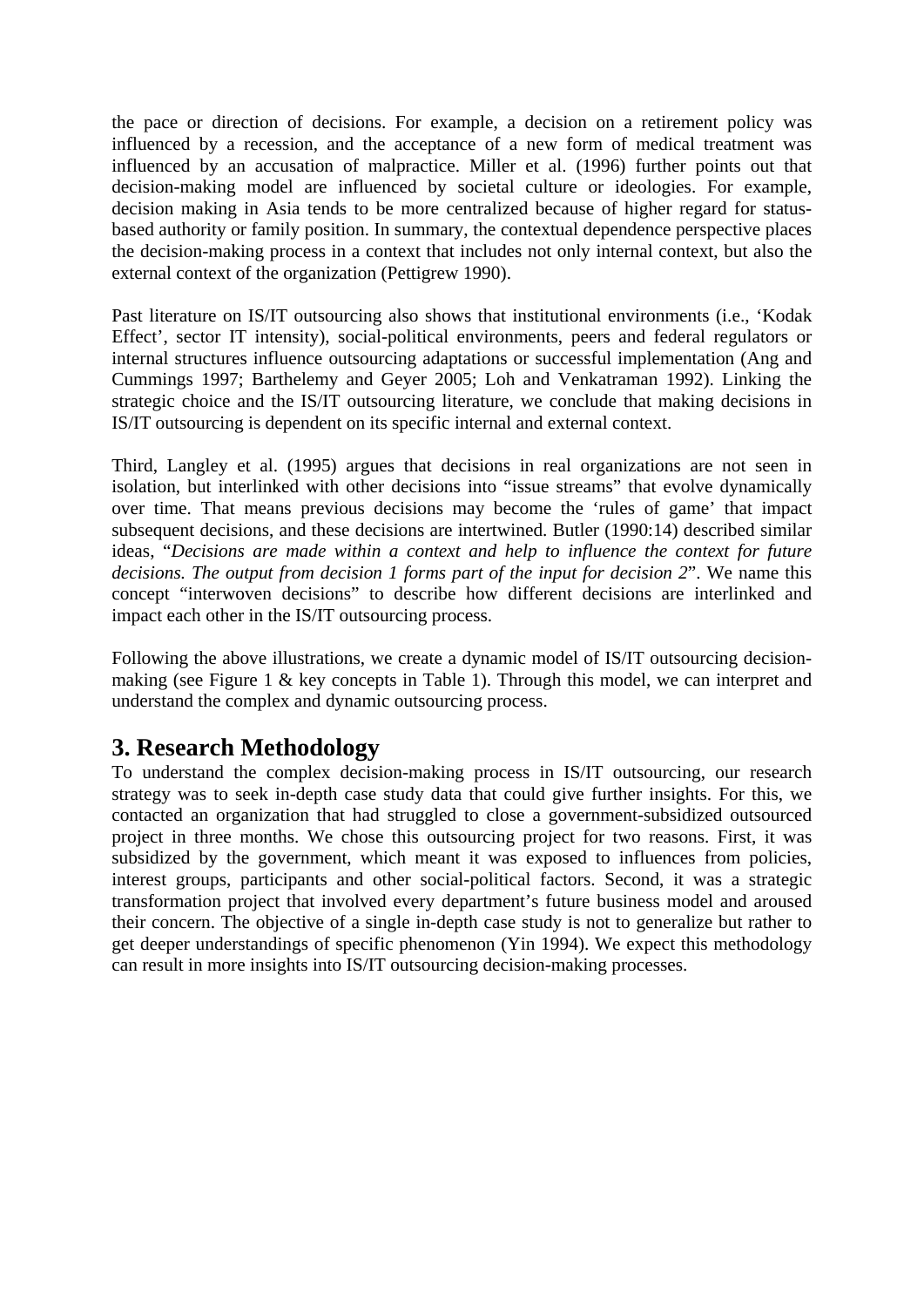

**Figure 1**: The dynamic model of the IS/IT outsourcing decision-making

| Concepts                 | <b>Key Points</b>                                                                                                                                                                          | Literature                                                                           |
|--------------------------|--------------------------------------------------------------------------------------------------------------------------------------------------------------------------------------------|--------------------------------------------------------------------------------------|
| Negotiated<br>Outcome    | Decision makers do not make decisions<br>1.<br>independently or achieve the value-<br>maximizing objective.<br>Decisions are negotiated via internal or<br>2.<br>external interest groups. | Miller et al. 1996<br>Murray 1978<br>Wilson 1982                                     |
| Contextual<br>Dependence | 1. Decision makers are influenced by<br>1.<br>environmental factors or organizational<br>structures.<br>2. Decisions are situated in specific internal<br>2.<br>or external context.       | Langley et al. 1995<br>Mintzberg et al. 1976<br>Miller et al. 1996<br>Pettigrew 1990 |
| Interwoven<br>Decisions  | Decisions are not isolated but interlinked with<br>1.<br>earlier decisions.<br>Previous decisions may become the 'rules of<br>2.<br>game' that impact subsequent decisions.                | Butler 1990<br>Langley et al. 1995<br>Pettigrew 1990                                 |

**Table 1**: Three concepts in the dynamic model of the IS/IT outsourcing decision-making

To collect data, semi-structured questions were addressed to the participants, including project managers, programmers, and vendors' representatives to ask questions that allowed them to provide their own interpretations of their decisions, decision considerations and their interactions with other participants. Moreover, we gathered the request for proposal (RFP), the proposal, function specifications, meeting minutes, tape records and emails as the triangulation data (Yin 1994).

For analysis, we adopted interpretive and process-oriented analysis approaches. Using the interpretive approach, we could interpret the decision makers' meanings and decisions in a specific context (Klein and Myers 1999). Adopting the process-oriented approach, we could examine how one decision leads to changes in the context that will affect decisions in subsequent periods (Langley 1999). Thus, we conducted the following steps: 1. Built a dynamic model and key concepts as the themes using strategic choice literature (see Figure 1 & Table 1). 2. Analyzed interview transcripts and identified the decision episodes and phases. 3. Triangulated across sources. 4. Interpreted and mapped the themes and decision episodes. 5. Discussed, challenged, and modified the categories (see Table 2) until the two authors achieved consensus.

Following Langley's "Temporal Bracketing Strategy" (Langley 1999), we separated seven decisions into different project phase and then illustrated the decisions, decision makers'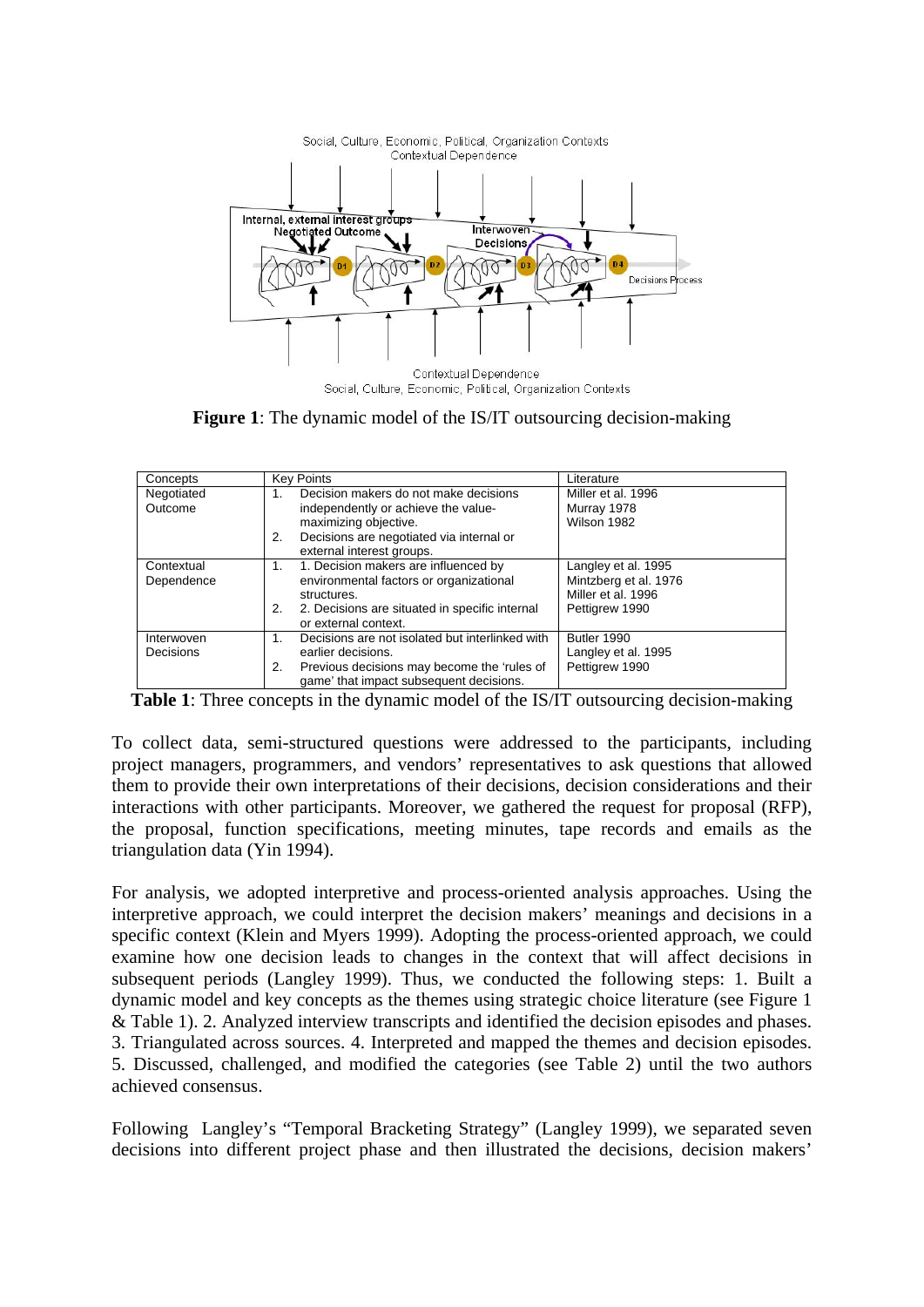interpretations, interactions and contexts in the next section. Next, we used three themes from the dynamic model to analyze the decision-making process.

#### **4. Decision making in the outsourced project**

#### *4.1 Case Background*

This case was a Taiwan government-supported project that subsidized Company A to implement an e-commerce platform. Company A further outsourced the development work to Vendor B as the main contract vendor and also to four other subcontractors. Company A also hired a consultant, Company C as a quality assurance unit to ensure the project's success. There were two subsystems in the project; Company A assigned three project managers from its IT department, two in charge of the two subsystems separately, and the other as integration project manager to coordinate the two subsystems' development.

After ten months of implementation, from November 2005 to August 2006, the project was closed on schedule. With on-time schedule and high quality documents, this project is a good pattern among government-supported projects. But for Company A, it was a failure because the e-commerce platform still could not operate in six months after closing the project.

Following we will illustrate the seven decisions in the outsourcing process. Then, in the next section, we will analyze these decisions from the dynamic points of view.

#### *4.2 Decisions in the Outsourcing Process*

#### **Decision 1: Decision to outsource**

"The decision to make or buy" is the first decision episode in the outsourcing process. In the case studied, the decision to initialize the project was specified in a historical and social relations context. Company A was separated from a government unit four years before, but most of its business still depended on government projects. Due to the budget limitations of government, Company A wanted to earn more profits from other sources. One member of the Company A board of directors was a government officer; he suggested that transforming to an e-commerce business model would be an innovative way to earn new profits and also could promote design industry development. He asked Company C to prepare a proposal and convinced the government to subsidize the project.

#### **Decision 2: Deciding on the scope of project**

After deciding to outsource, the next important decision is to decide the project scope. In general, an outsourcing project uses a Request For Proposal (RFP) to define the outsourcing scope. Past research has showed that detailed RFP and contract can reduce coordinate costs and prevent vendors' opportunism (Beulen and Ribbers 2003; Byson and Sullivan 2003), but these studies have neglected the impact of political conflicts within companies and pressures coming from other stakeholders on determining the RFP scope.

In this case, over one year was spent in discussing the project scope but company-wide consensus was still not achieved because the e-commerce business model impacted their existing operation models and their profit distribution. However, allocated government budget must be executed within a specific time frame. Finally, Company A chose the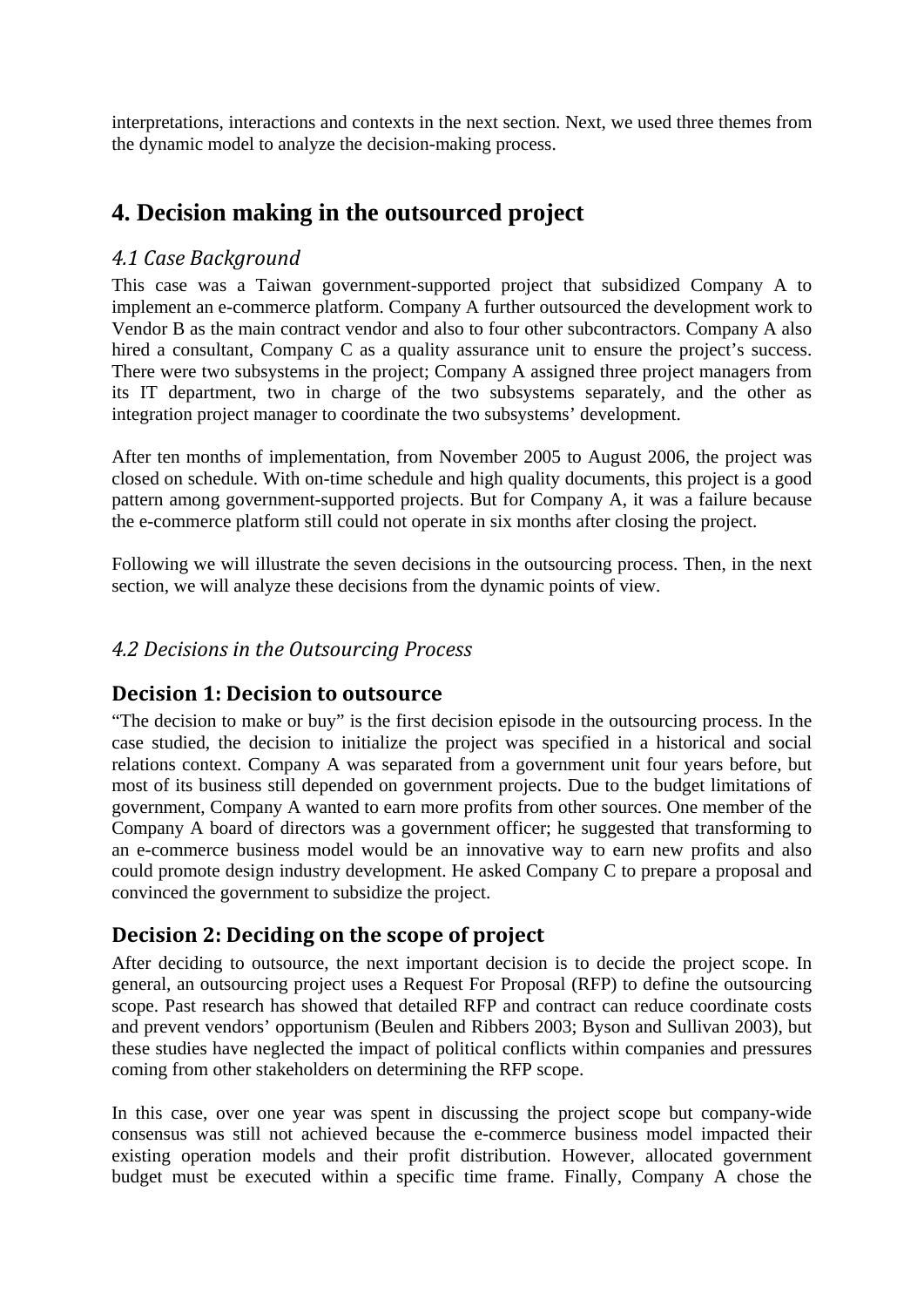government version that Company C proposed as the RFP scope because there was no time to create a version based on consensus and meet the budget execution deadline.

#### **Decision 3: Deciding on the main contractors**

After deciding the RFP content, the outsourcing company opened bids for candidate vendors. Vendors' proposals detailed how they would manage technology details, human resources, budgets, and schedules, etc. Finally, Company A decided on Vendor B as the main outsourcing vendor because their integration capability and detail functions illustrated in their proposal.

However, given government project time pressures and the policy of requiring three or more vendors for open bids, economic efficiency was not achieved. This was because under these conditions, bidding vendors amplify the functions and scopes that they can provide. Winning is the first priority, even if the proposals they provide are beyond the RFP scope or their capability. The director of Vendor B, who wrote their proposal, said:

*It is the conventional practice in the industry that we must win the bid first, and then we think about how to negotiate the scope and schedule issues in the project with the outsourcing company. This is because government projects must be executed and completed in specific timeframes.*

#### **Decision 4: Deciding on the quality assurance company**

In this case, a quality assurance company was another important partner that needed to be selected. From a financial perspective, a quality assurance company can help the outsourcing company to manage the outsourced project. Moreover, government project policy recommends engaging a quality assurance company to ensure project success. However, the decision to engage one emerged not only from the above two factors, but, as the integration project manager of outsourcing Company A noted:

*Why did we select Company C as a quality assurance unit? Because I hope Company C can share our responsibility to the government. That is, if the project fails, our responsibility is diminished.*

In addition, one of the Company A's project managers also indicated that some decisions on the specific subcontract vendors came about from pressure and canvassing by some special interest groups.

#### **Decision 5: Deciding on the requirements**

There are many decisions to be made in the implementation phase; in this section and the next we describe two decisions that influenced this project significantly.

First, the RFP decision impacted the system requirements. Due to government project policy, the early decision to use the government version as the RFP content required the RFP to be the acceptance criteria for closing the project. Since an e-commerce platform profit model is inconsistent with the outsourcing Company A's non-profit culture, it was hard for users to "imagine" the requirements of the system. In addition, the Company A project managers were not authorized to select the users from different departments; usually the users assigned to discuss the requirements were not the persons most familiar with their business because department managers wanted their senior members to focus on their own regular operation, rather than on this innovative project. Finally, the user requirements that emerged differed greatly from the original RFP version.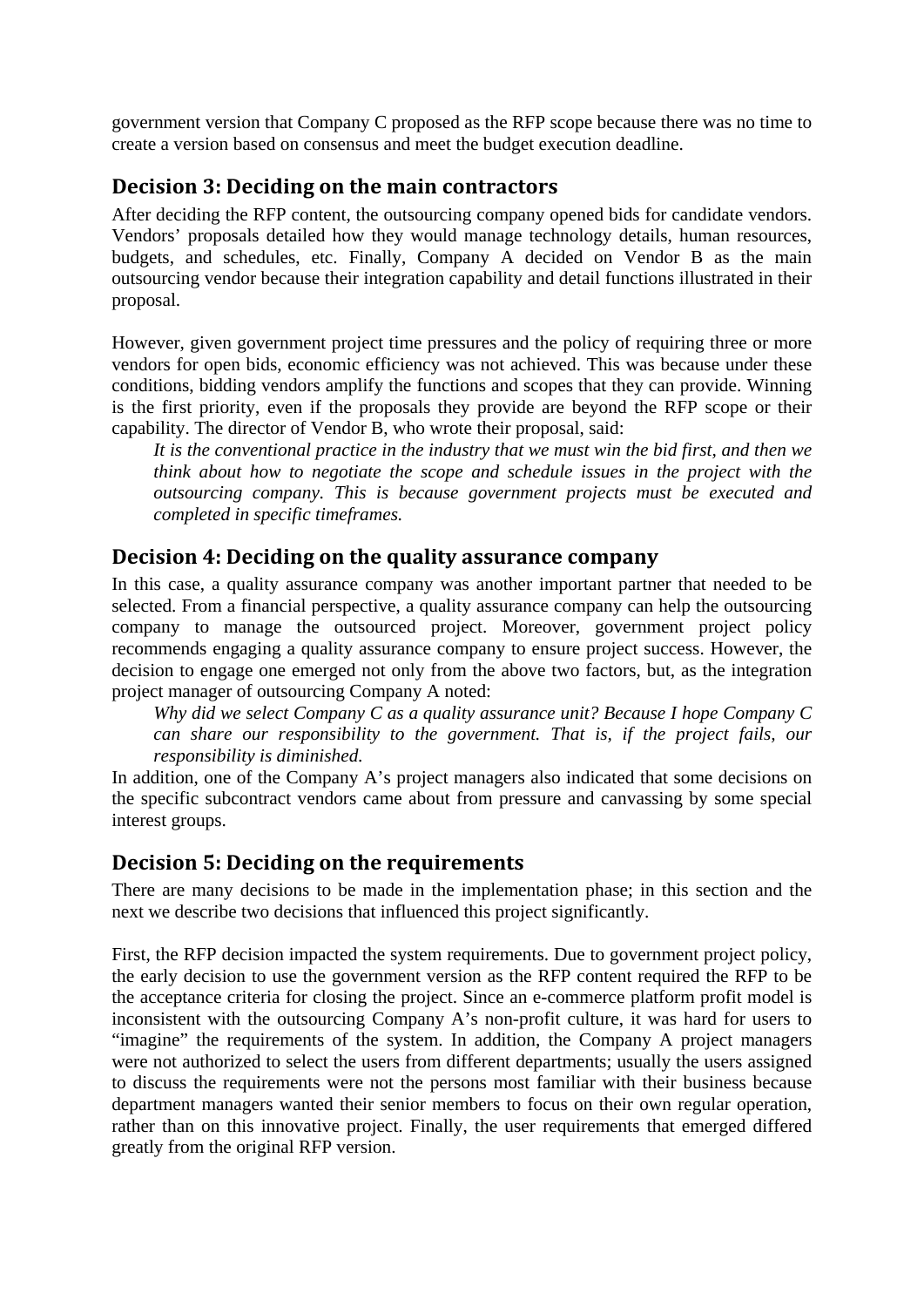In this context, Company A project managers and Vendor B project managers found a solution, which was to create two different versions: "RFP requirements" and "real requirements". Vendor B developed the system according to the "RFP requirements" to meet the government acceptance criteria for closing the project. After closing the project, Vendor B was to modify the system to fulfill the "real requirements" in the maintenance phase. However, in the maintenance phase, the gaps were found to be too big, and the system could not be modified to meet the "real requirements".

#### **Decision 6: Deciding on the project's acceptance criteria**

The second important decision in the implementation phase was to decide on a rigorous standard for quality system documents as the acceptance criteria. Although good quality documents assist in managing a project, this does not sufficiently explain why Company A, the outsourcing company, was so insistent on quality documents that it eventually impacted the project schedule. The situation context explains this decision.

Company C, as the quality assurance unit, needed to show their contribution to the project. But due to the difficulty of evaluating the quality of information systems, Company A's project managers and Company C's consultants decided on the quality of system documents as Company C's performance measurement. Thus, Company C gave Vendor B rigorous document standards that seriously impacted Vendor B's development schedule. The Company A integration project manager described the situation:

*Originally, I wanted to control the project quality through the documents, but now it has severely impacted the project schedule. Even when I became aware of this situation, I could not request Company C's consultants to abate their quality evaluation standards because I had to respect their professional judgment.*

#### **Decision 7: Decision to close the project**

Although the development work was not yet complete, the project deadline loomed. To close the project on time, the project managers of outsourcing Company A decided to accept the acceptance tests and closed the project before the project deadline even though the systems could not be operated smoothly. The integration manager said:

*Although the users attended the final acceptance testing meeting, Vendor B's programming leader demonstrated the system's functions, but not through the users' daily operation process. It confused the users, but based on my intuition, I knew that the process was not very smooth, and some systems issues still existed. However, my first priority was to close the project on time; so we accepted the testing, and closed it.* 

### **5. Case Analysis and Findings**

#### **5.1 Negotiated Outcome**

Murray (1978) argued that decision makers rarely have the power to make major decisions totally independent of others; the decisions are negotiated from the participants' own "local rationalities". In this case, at least three decisions (decision 2, 5, and 6) are shown to have emerged from negotiation. The decisions of project scope or RFP (decision 2) and requirements (decision 5) were derived from the conflicting interests among different departments. Although the project managers wished to achieve consensus on a rational objective, in the end, they could not. They adopted the government's rough version as the RFP to resolve the conflicts but this made the project difficult to implement. The final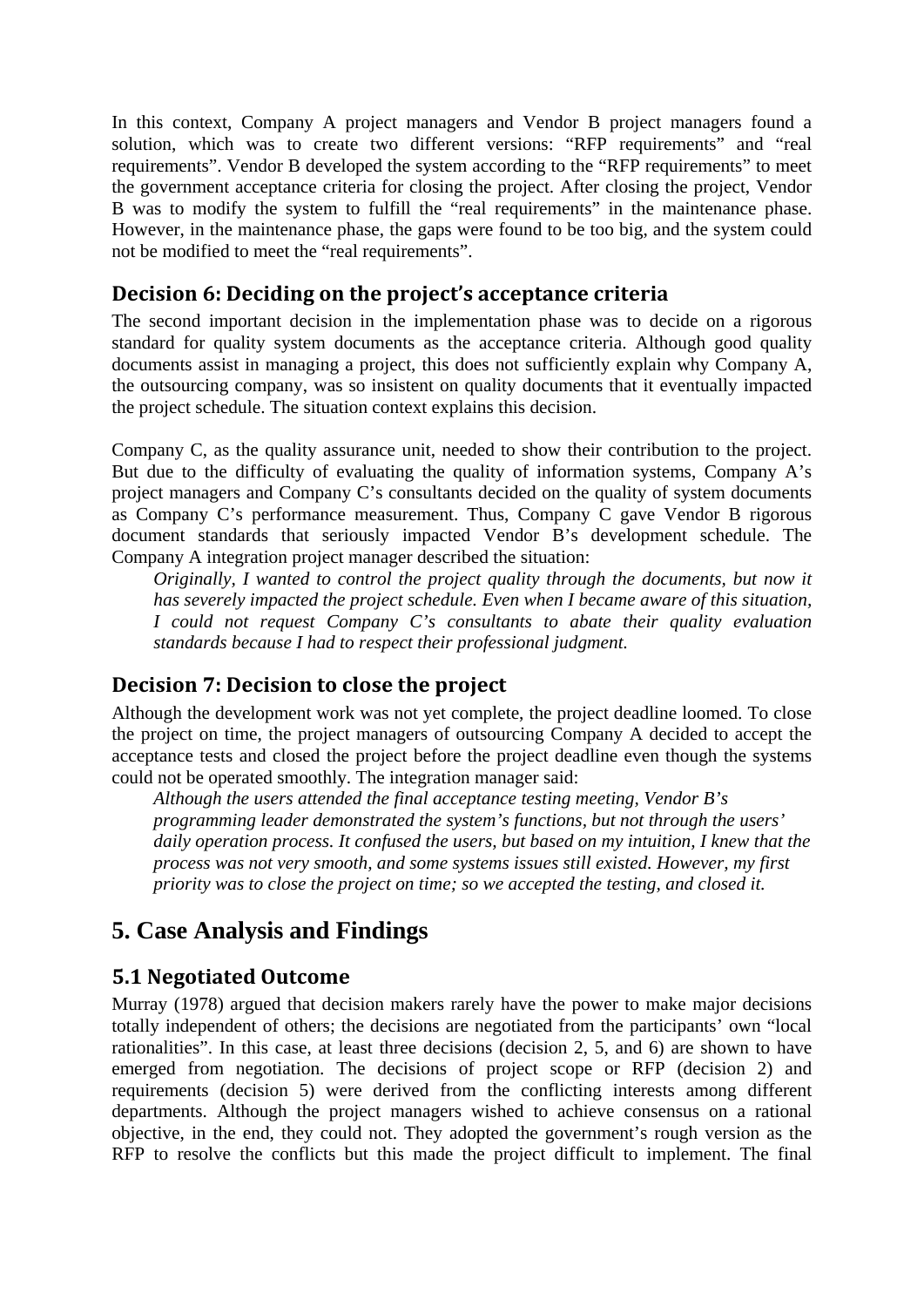decision on requirements was the "two versions of requirements" that also severely impacted the project schedule.

Coalitions of interests not only existed within organizations but among partners in the outsourcing process. Even when there is a trusting, long-term relationship between the outsourcing company and vendors, participants still need to seek their own interests. With regard to rigor for quality documents (decision 6) for example; the integration project manager of Company A wanted to control the project risks, and the consultants of Company C wanted to show their contributions. They decided on this acceptance criteria without conflict but in turn influenced the whole project schedule. The decisions on IS outsourcing were not always as value-maximizing to the outscoring company as the rational choice assumed but rather catered to the coalitions of participants' interests.

#### **5.2 Contextual Dependence**

The contextual dependence view argues that decisions are impacted by socio-political and organizational contexts. Table 2 shows that six of the seven decisions were influenced by context, including the external context and internal context.

The decision to initialize the project (Decision 1) was triggered by government budget cuts that impacted Company A's profits. Then, because of social relations with the government, Company A was awarded a government-supported project. This project provided the opportunity for to transform Company A to an e-commerce business model and served the industry that the government wanted to support. Herein, historical, economic, and social relations contexts influenced Decision 1.

Meanwhile, the regulations of government-supported projects formed the institutionalized environment that constrained the decisions. In this case, the decisions on project scope (Decision 2), requirements (Decision 5) or closing (Decision 7) were deeply circumscribed by institutional regulations (project start time, deadline and unalterable RFP as acceptance criteria). These institutional regulations were originally designed to prevent opportunism and ensure project success, but they became institutionalized ceremonies or myths that led to inefficiency. Moreover, the decision makers employed conformity or decoupling strategies to respond to the institutional pressures. For example, the decision makers in this case came up with "real requirements" and "RFP requirements" to decouple the "RFP as unchanged acceptance criteria" ceremonial rule (Decision 5). On Decision 7, the project managers conformed to the project deadline rule but neglected whether the systems could actually be operated smoothly.

Additionally, the contexts within organizations also circumscribe outsourcing decisions. This case shows how authorization structure (Decision 5) or "share responsibility" ideology (Decision 4) impacted the decision-making in outsourcing.

#### **5.3 Interwoven Decisions**

Pettigrew (1990) suggested that past decisions will become the antecedent conditions that shape present or emerging decisions. Butler (1990) also mentioned that decisions made within a context influence the context for future decisions. In our case data, we find how the antecedent decisions become the 'rules of the game' for subsequent decisions (See Table 2).

For example, decisions makers in Company A decided on the government's rough proposal as the RFP (Decision 2). The rough RFP could not fulfill users' requirements because an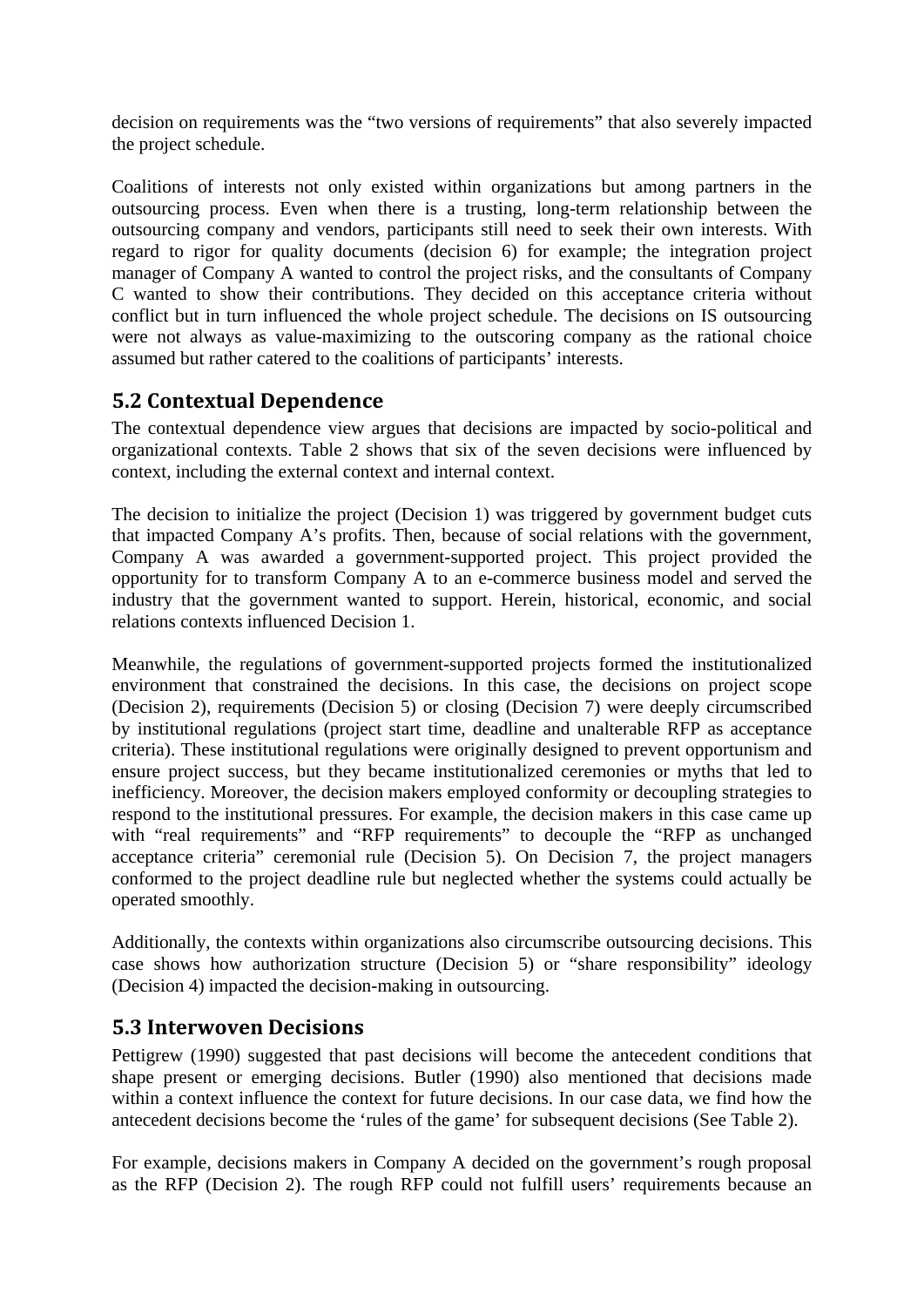unchangeable institutional rule limited their decisions on requirements. Finally, they decided on two versions of requirements necessary to manage the situation (Decision 5). Moreover, the decision to engage a quality assurance company (Decision 4) also generated a situational context wherein that company (Company C) needed to show its contributions to the project. In this context, the integration project manager and the consultants of Company C decided on the quality of documents as Company C's performance measurement (Decision 6).

Moreover, decisions will cause competition for the same resources (Langley et al. 1995). In this case, the decisions of two versions of requirements and rigorous document acceptance criteria (Decisions 5 and 6) competed for development team energy and the project time.

In summary, some decisions in our case are intertwined, the antecedent decisions limit the subsequent decisions, and they compete for the same resources.

| Concepts                    | <b>Analyzed Decisions</b>                         | Findings                                          |
|-----------------------------|---------------------------------------------------|---------------------------------------------------|
| Negotiated                  | D2: negotiated with different departments within  | The IS outsourcing decisions are<br>1.            |
| Outcome                     | organization                                      | negotiated with participants.                     |
|                             | D5: negotiated with different departments,        | Every participant seeks their local<br>2.         |
|                             | Company B                                         | rationalities, but sometimes negotiated           |
|                             | D6: negotiated with Company C                     | outcomes are unexpected.                          |
|                             |                                                   | The negotiated decisions are also context<br>3.   |
|                             |                                                   | dependent.                                        |
| Contextual                  | D1: historical context, economic context, social  | The IS outsourcing decisions are<br>1.            |
| Dependence                  | relations context                                 | influenced by internal and external context.      |
|                             | D2: institutional regulation (project start time) | The contexts could enable or constraint the<br>2. |
|                             | D3: institutionalization myth                     | decisions.                                        |
|                             | D4: 'share responsibility' ideology               | 3.<br>The contexts could become                   |
|                             | D5: culture, authorization, institutional         | institutionalization myths or ceremonies.         |
|                             | regulation (RFP as acceptance criteria)           | The decision makers could make the<br>4.          |
|                             | D7: institutional regulation (project deadline)   | conformity or decoupling decisions to             |
|                             |                                                   | respond to ceremonial rules.                      |
| Interwoven                  | Rules of game:<br>1.                              | The decisions are intertwined; they limited<br>1. |
| Decisions                   | $D2 \rightarrow D5$ ; D4 $\rightarrow$ D6         | subsequent ones, or competed for same             |
|                             | Compete for same resources:<br>2.                 | resources.                                        |
|                             | D5 and D6                                         |                                                   |
| ∗<br>D stands for Decisions |                                                   |                                                   |

**Table 2**: Illustrations of the case using the dynamic model

### **6. Discussion and Conclusions**

In this paper, we create a dynamic model to portray the decisions in the whole outsourcing process, these being negotiated outcome, contextual dependence and intertwined decisions. Most research on decision-making in IS/IT outsourcing has focused on decision makers' rational choice in specific decisions cannot explain complex phenomenon. This model seeks to lead to an understanding of the complexity and the political environments of decisionmaking (Pettigrew 1990). Moreover, we gain more insights into decision-making in IS/IT outsourcing as illustrated below.

First, decisions are negotiated from coalitions of interest groups with different goals. The participants seek their local interests; the results are not value maximizing as rational choice assumes, and rather cannot even satisfy all of the participants. For example, the two-version requirement decision (Decision 5) influenced the vendors' development resources and costs. On the other hand, sometimes the results are unexpected, such as the rigorous documents' evaluation decision (Decision 6) impacting the project schedule unintentionally. Thus, the unexpected outcomes phenomenon in outsourcing decisions requires further investigation.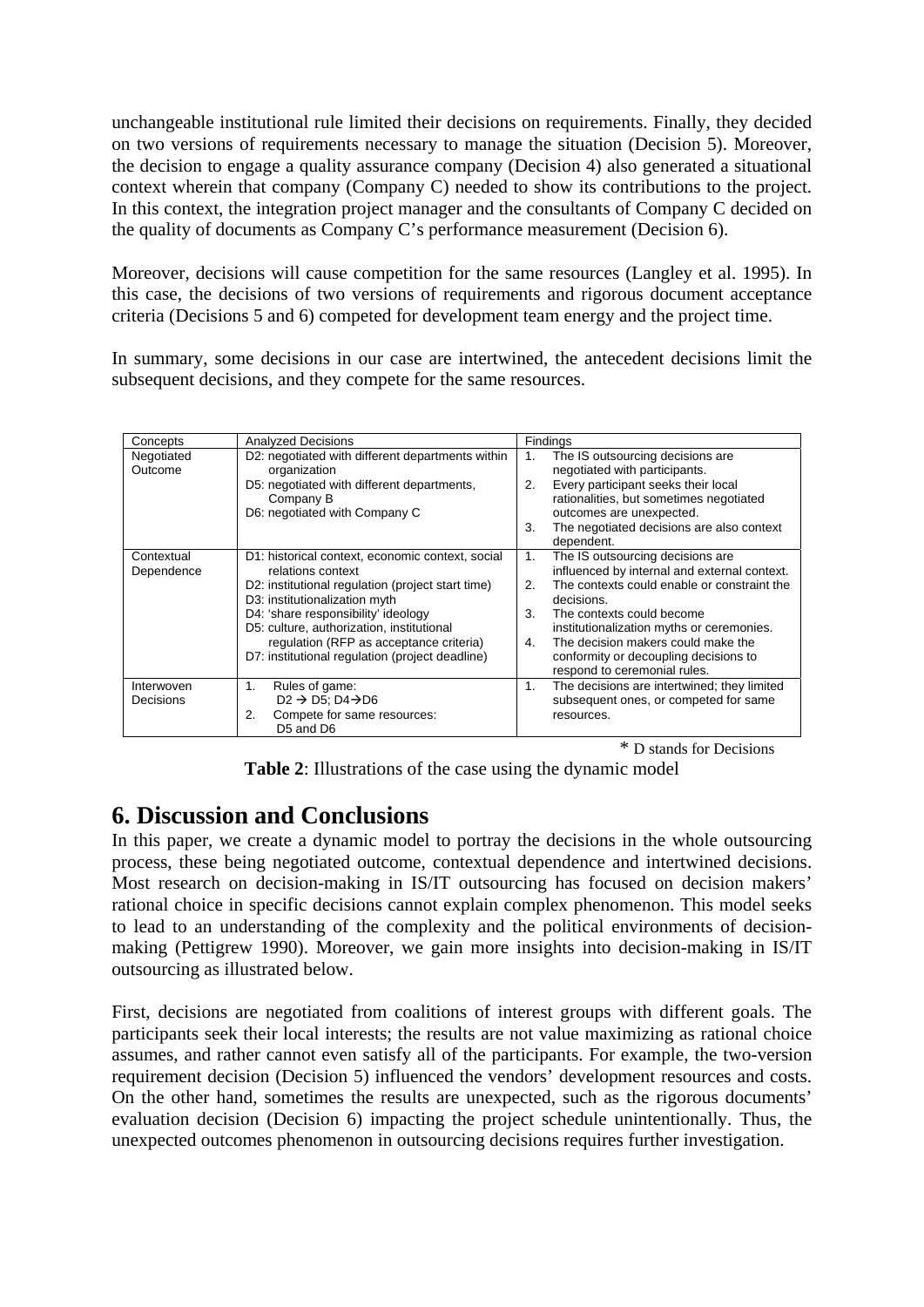Second, in this case, we found that past decisions became the 'rules of game' for subsequent decisions and that different decisions competed for the same resources (see Table 2). Further study should collect richer data to investigate the phenomenon of intertwined outsourcing decisions as Langley (1995) mentioned.

Third, the case data shows that though the IS/IT outsourcing project policies or regulations (i.e. RFP, acceptance criteria) absorb some unexpected risks, they also constrain the decisions. Even more, some regulations become institutionalized myths, or ceremonies, and the decision makers decide the conformity or decoupling strategies to response, but the results are inefficient (i.e. Decision 5 or 7). Thorough consideration is required when creating government-supported project policies or regulations.

Moreover, decision makers in an organization should take outsourcing decisions as an integral, continuous process, not as a fragmented, front-end choice. Hence, while making decisions they could consider how to negotiate and how to account for contextual dependence and antecedent conditions and their subsequent impact.

Although the objective of this paper is to understand the complex phenomenon in the IS/IT outsourcing decision process, as a case study its general application is limited. Our future work will involve the analysis of more cases to refine the theoretical ideas and identify patterns in different kinds of IS/IT outsourcing projects (i.e., IT operations or IT department outsourcing).

#### *References*

- Allen, D., Kern, T., and Mattison, D., "Culture, Power, and Politics in ICT Outsourcing in High Education Institutions", European Journal of Information System, 11(2): 159-173, 2002.
- Ang, S., and Cummings, L. L., "Strategic Response to Institutional Influence on Information Systems Outsourcing", Organization Science, 8(3): 235-256, 1997.
- Butler, R., "Decision-making Research: Its Uses and Misuses. A Comment on Mintzberg and Waters: 'Does Decision Get in the Way", Organization Studies, 11(1): 11-16, 1990.
- Barthelemy, J., and Geyer, D., "An Empirical Investigation of IT Outsourcing versus Quasi-Outsourcing in France and Germany", Information & Management, 42(4): 533-542, 2005.
- Bryson, Kweku-Muata, and Sullivan W. E., "Designing Effective Incentive-Oriented Contracts for Application Service Provider Hosting of ERP Systems", Business Process Management, 9(6): 705-721, 2003.
- Beulen, E., and Ribbers, P., "IT outsourcing contracts: practical implications of the incomplete contract theory", Proceedings of the 36th Hawaii International Conference on System Sciences, 2003.
- Klein, H. K., and Myers, M. D., "A Set of Principles for Conducting and Evaluating Interpretive Field Studies in Information Systems", MIS Quarterly, 23(1): 67-94, 1999.
- Kern, T., and Willcocks, L., "Exploring Relationships in Information Technology Outsourcing: The Interaction Approach", European Journal of Information Systems, 11(1): 3-19, 2002.
- Lacity, M. C., and Willocks, L. P., "Interpreting Information Technology Sourcing Decisions from a Transaction Cost Perspective: Findings and Critique", Accounting Management and Information Technology, 5(3/4): 203-244, 1995.
- Langley, A., "Strategies for Theorizing from Process Data", The Academy of Management Review, 24(4): 691-710, 1999.